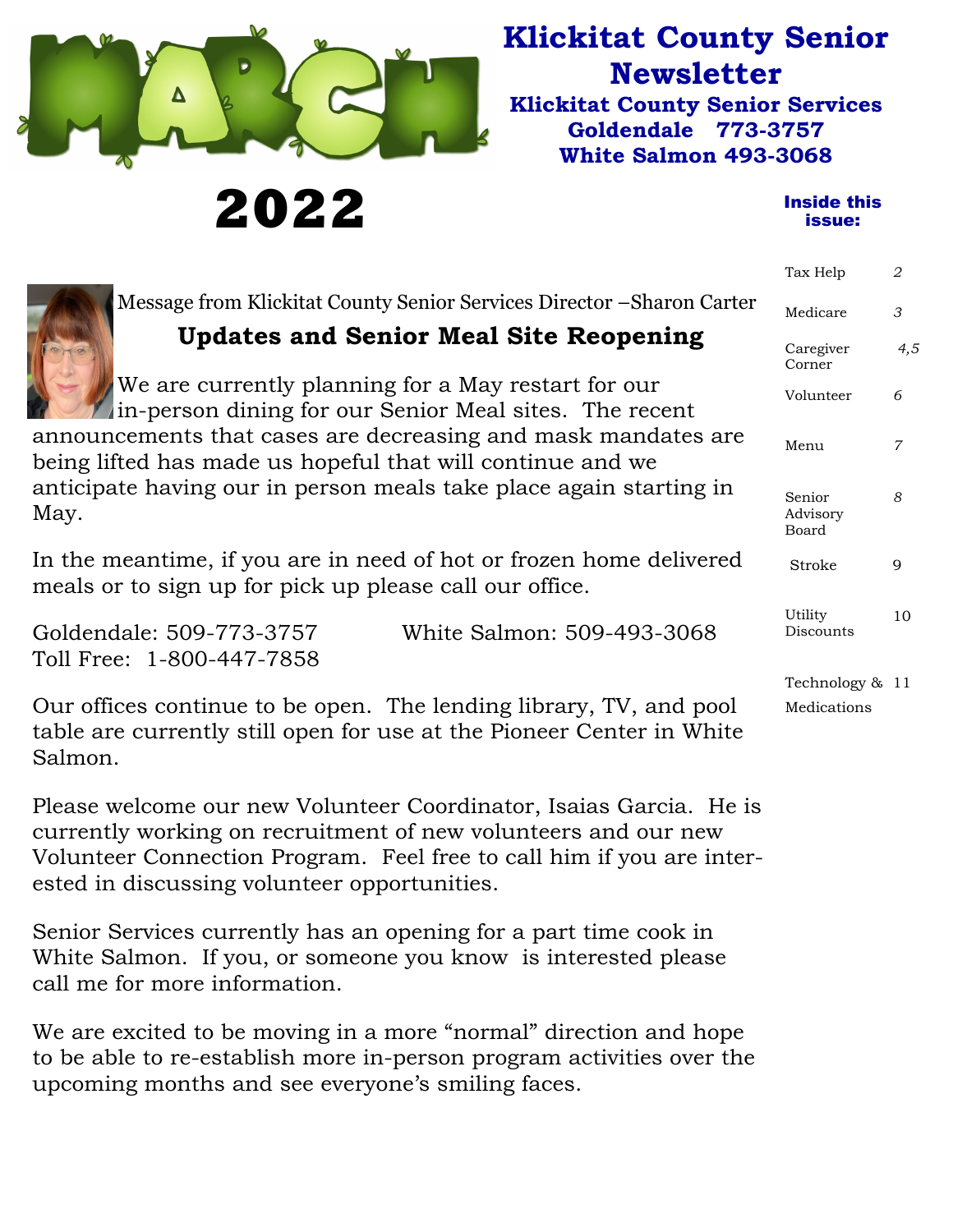## **AARP Tax Aide to Provide Free Income Tax Assistance**

**FREE tax assistance** will be available for residents of Klickitat County through the Tax Aide Program, sponsored by AARP Foundation in cooperation with IRS.

Volunteer counselors are trained by IRS certified instructors and will be at:

 **White Salmon Pioneer Center,** 501 NE Washington Street. AARP Tax Aid appointments **begin Tuesday, February 8th** and continue every Tuesday morning through April 12th. Appointments will be between 9am and 12:00pm-noon. **An appointment is required. This is not a walk in site. Appointments can be scheduled by calling 509-493- 3068.** 

Appointments will be different due to COVID precautions.

Client's will meet with a tax consultant for 15 minutes and then go out to their car or off site while the consultant is preparing their taxes. They will come back in to meet with the tax preparer an hour later when the return is complete.

\*Please arrive 15 minutes prior to your scheduled appt. to complete the AARP form that is provided on site.

Information or additional site locations can be found at: https://taxaide.aarpfoundation.org/

Gorge Tax-Aide is announcing free tax in 2022 for tax year 2021, and earlier, primarily for low income and elderly members of our community.

**Starting on February 18th**, Mid-Columbia Senior Center, located at 1112 W 9th St, The Dalles will be held on Fridays from 3 - 6 PM. *Additional days/times may be added.* 

All tax preparation will be handled on a drop off basis only, and by appointment, including a very brief meeting with a certified tax preparer to begin the process, and a brief meeting to pick up and sign your consent for Tax-Aide to file the return electronically.

All tax preparation meetings are by appointment only, no drop-ins without an appointment as previously allowed. Appointments will be set on a first request basis with an email to **gorgetaxaide@gmail.com**. If you do not have access to email, you can come into the Mid Columbia Senior Center from 9am - 1pm and we will try and find an alternative option.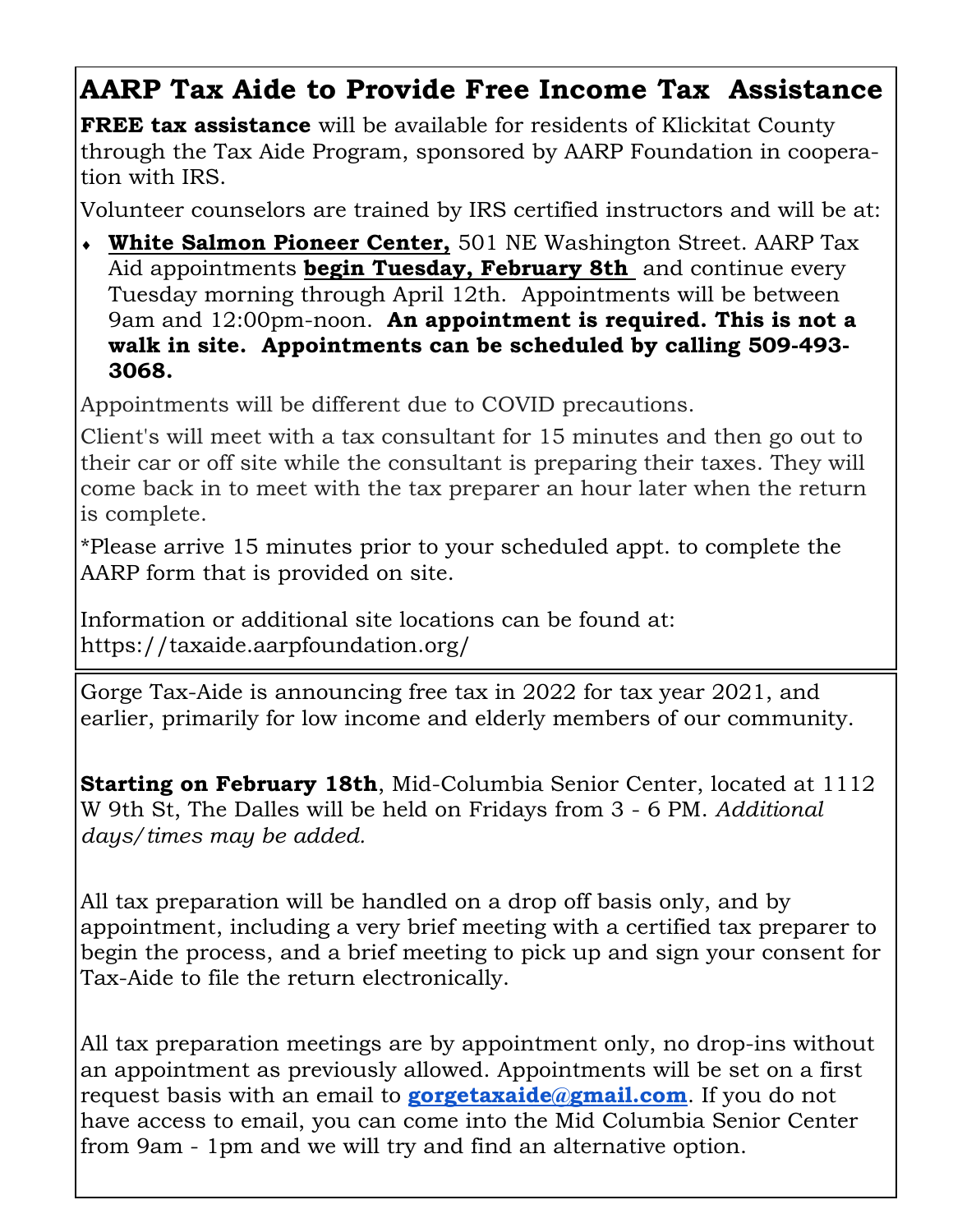

### **Medicare Reminder**

## **How to enroll in Medicare if you are turning 65**

Most people become eligible for Medicare when they turn 65. Your Medicare enrollment steps will differ depending on whether or not you are collecting retirement benefits when you enter your Initial Enrollment Period (IEP).

If you are receiving Social Security retirement benefits or Railroad Retirement benefits, you should be automatically enrolled in both Medicare Part A and Part B and you'll receive your Medicare card about three months before your 65th birthday. It will include instructions to return it if you have work coverage that qualifies you for late enrollment.

If you are not receiving Social Security retirement benefits or Railroad Retirement benefits, you will need to actively enroll in Medicare either online at SSA.gov/medicare or over the phone at 800-772-1213.

The Medicare Savings Program helps people on Medicare, who qualify, pay for all or part of their Medicare premiums.

**Need help paying for Medicare?** 

If you qualify, the Medicare Savings Program may cover your Medicare:

Part A premiums

Part B premiums

Copayments

**Deductibles** 

Call and speak with Jill 509-493-3068 or Doreen 509-773-3757 to see if you qualify for a Medicare Savings Program or Low Income Subsidy Program.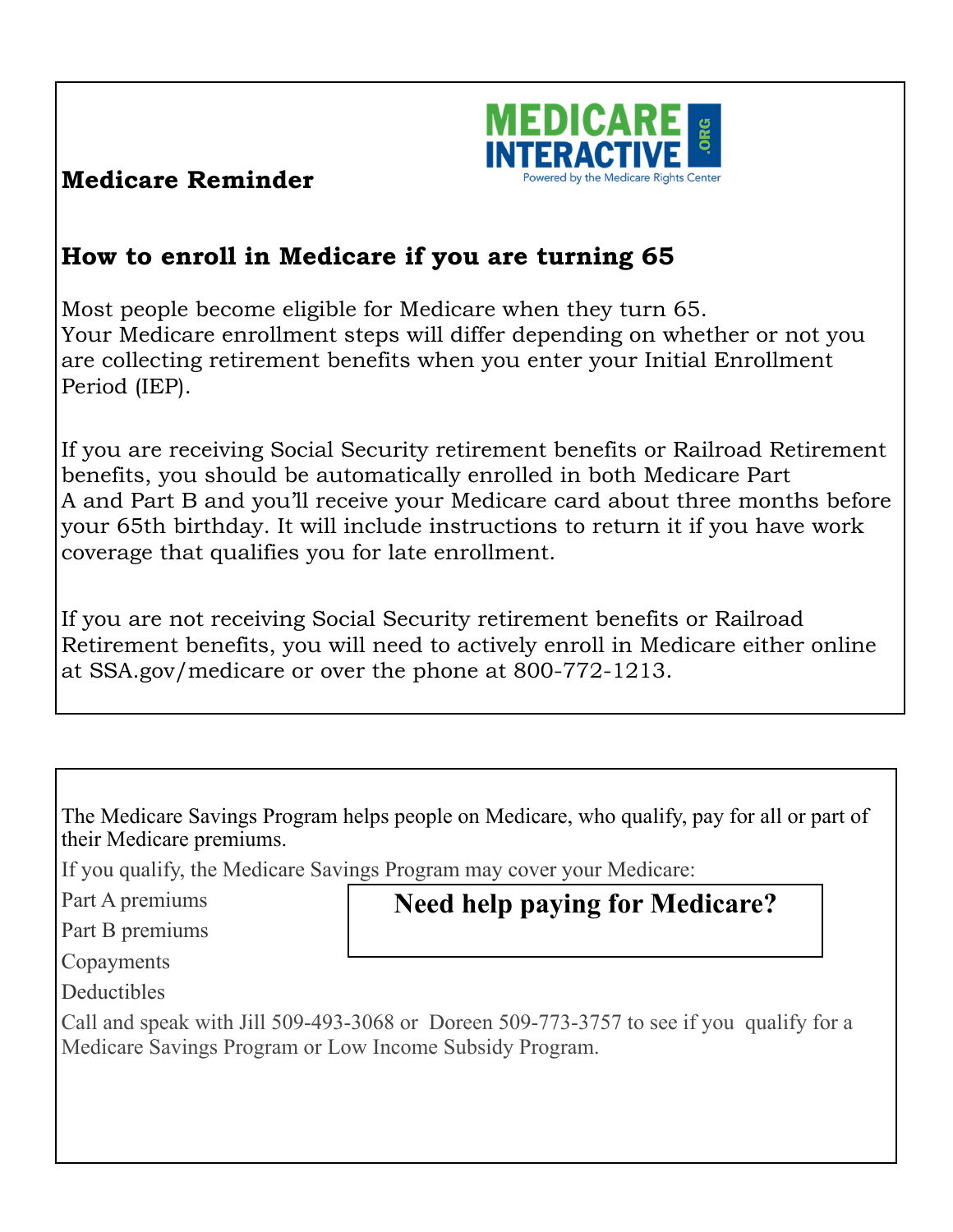#### **The Area Agency on Aging & Disabilities of Southwest Washington's Caregiver Corner**

#### **What The First‐Time Caregiver Needs To Know**

Everyone ages, and there comes a time when older or ailing loved ones need help. Oftentimes friends or family members rise to the occasion to assist them. If you're one of those first-time family caregivers, you are not alone. If you're caring for a grandparent, parent or other loved one for the first time, there will be both challenges and rewards in the months ahead. It can be difficult, and you might not even be sure where to start. Don't despair, though. Here is what you need to know.

#### **Managing the Day to Day**

One of the first challenges you'll face is keeping track of everything your loved one needs while managing your own daily life. This means juggling doctor appointments and prescriptions, arranging transportation to and from doctor's offices, and refilling and picking up medications. Then, there are the regular day-to-day chores to consider: doing laundry, planning and cooking meals, shopping for groceries, and cleaning the house or apartment.

#### **Here are some tips to help you through the challenging months ahead:**

 **Familiarize yourself**. Learn as much as you can about your loved one's medical conditions. Know what to expect as they grow older and the conditions progress. It's vital to be able to make informed decisions about the care your loved one will receive and whether it will require outside help.

**Share the responsibility**. Don't try to go it completely alone. Enlist a network of friends and family who can help with some of the many responsibilities of caregiving. It doesn't have to involve major tasks. It could mean helping out with everyday duties like preparing a few meals a week or doing the grocery shopping.

 **Consider respite care**. You're only human, and you will need to take a break now and then. Consider the possibility of hiring a professional in-home caregiver to relieve you for a few hours each week in order to run errands or just spend some quality time relaxing.

 **Join a support group**. It's easier to deal with the challenges of caregiving if you have someone to talk to. Consider joining a caregiver support group. This will let you discuss frustrations and problems with people who understand where you are coming from because they have been there too.

**Lean on technology**. Human memory is unreliable, especially in busy or stressful circumstances. There are smartphone apps that can help with daily caregiving tasks by providing medication and appointment reminders, helping create schedules with family members or professional caregivers, or taking notes.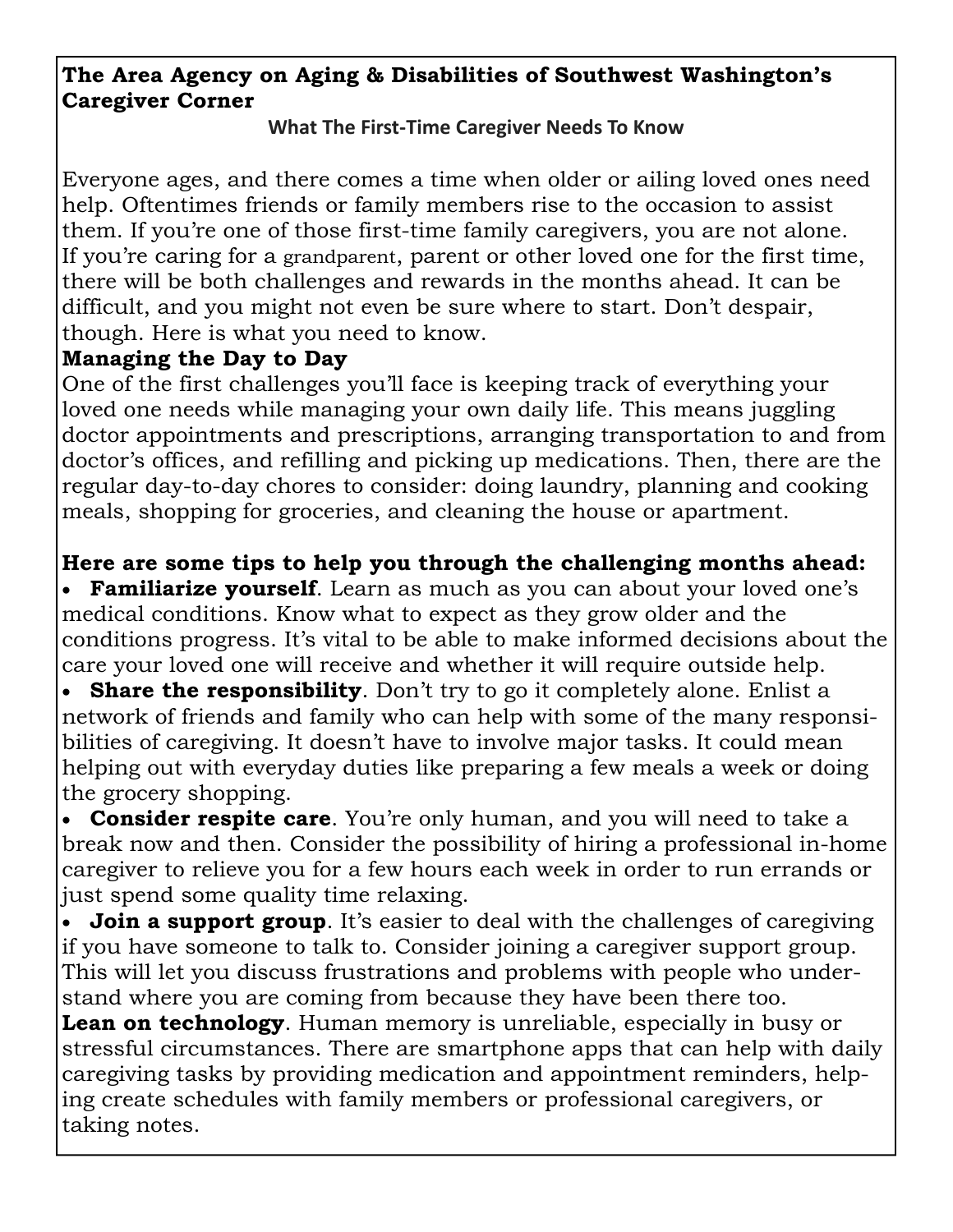#### **Caregiver Corner, continued**

#### **Taking Care of Yourself**

As a caregiver, absorbed in the task of caring for a loved one day in and day out, it can be hard to remember your own needs. Eventually, this can damage your emotional and physical health as exhaustion and stress mounts.

The Cleveland Clinic defines caregiver burnout as: "… a state of physical, emotional and mental exhaustion. It may be accompanied by a change in attitude, from positive and caring to negative and unconcerned. Burnout can occur when caregivers don't get the help they need, or if they try to do more than they are able, physically or financially. Many caregivers also feel guilty if they spend time on themselves rather than on their elderly loved ones. Caregivers who are 'burned out' may experience fatigue, stress, anxiety and depression."

Watch for the signs of burnout. But it's even better to set boundaries and care for yourself from the start. Make sure to eat healthy, get enough sleep, enjoy hobbies and downtime and, as the pandemic fades, socialize when possible.

#### **Don't Lose Perspective**

Whatever else happens, don't forget that your loved one is an individual with their own wants and needs. Involve them in caregiving decisions, especially those that involve their health, living situation, or finances. When it can be done safely, allow them the independence to perform the daily tasks they are capable of. Give them a say in their own affairs. It will make the process smoother and reduce frustrations on both sides. In the end, be patient with yourself and the loved one you are caring for. Prioritize your own health and don't try to do everything yourself. Enjoy your time with your loved one and don't despair. Help is available if you ask for it.

Published in partnership with Caregiver.com. Written by Carol Nelson, RN, BSN, MBA , Staff Writer.

Contact the Area Agency on Aging and Disabilities of Southwest Washington at 360-694-8144 or ClarkADRC@dshs.wa.gov to learn more about supports available to family caregivers. Article content is provided by Active Daily Living.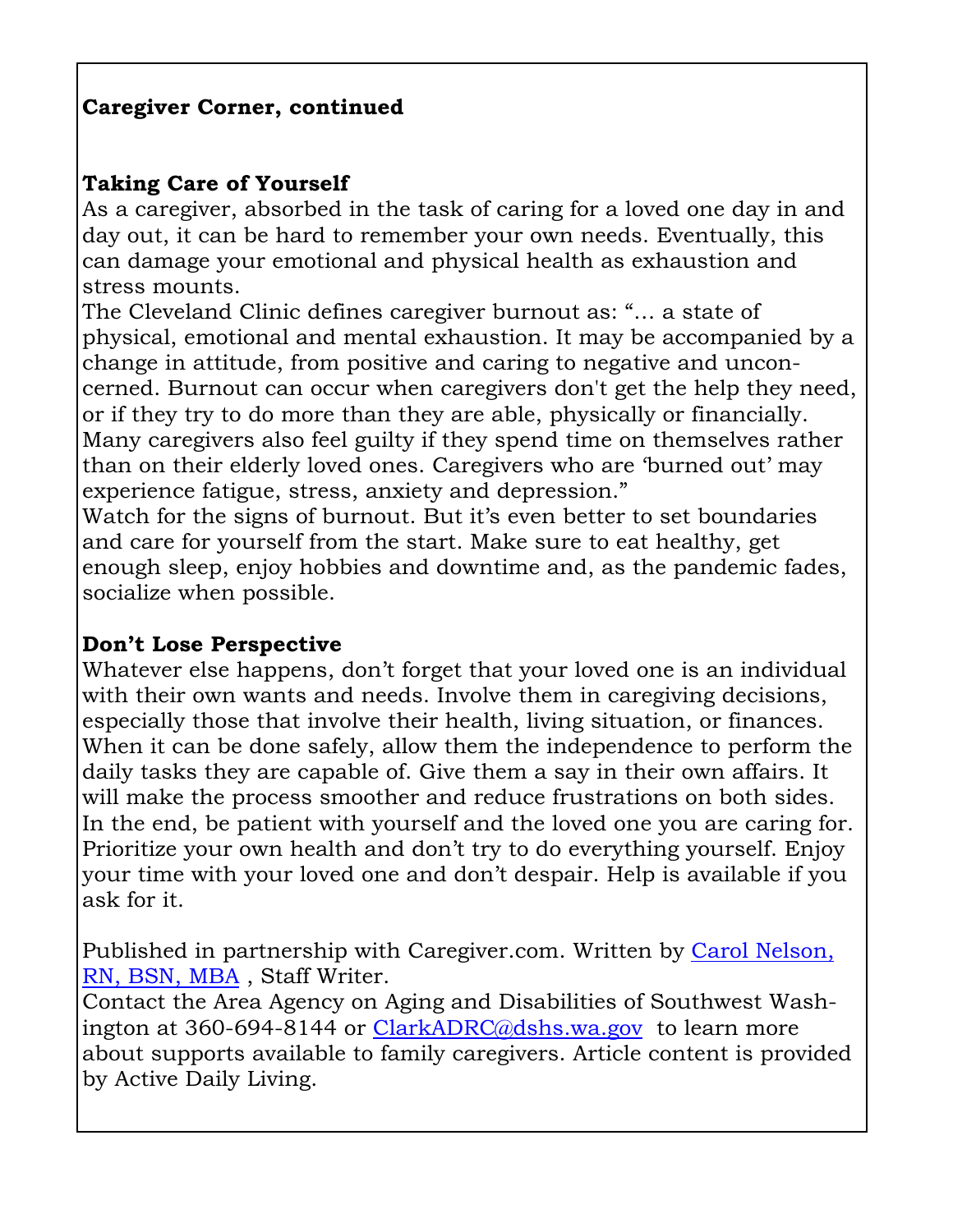# **The Benefits of Volunteering**



It appears that volunteering pays special dividends for seniors who have chronic health conditions such as arthritis, diabetes, depression, high blood pressure, dementia or Alzheimer's disease.

Volunteering past the traditional retirement age of 65 has the following benefits beyond good vibes:

- 1. **Strengthened Mission—99%** want to make a difference. Whether it's passing out lunches to the homeless or building a home for a family in need, nearly all senior volunteers want to make a difference.
- 2. **Improved Physical Health—98%** stay active and feel better physically. Recent research confirms what other studies have revealed: giving back pays special dividends in increased activity, which often results in improved health.
- 3. **Stronger Emotional Foundation—98%** feel better emotionally. Perhaps it's the idea of putting others' needs before one's own, but older volunteers almost always feel better emotionally.
- 4. **Renewed Spiritual Purpose—98%** gain a sense of purpose. Along with a need to make a difference, senior volunteers overwhelmingly want to gain a sense of purpose.
- 5. **Shared wisdom—90%** want to share their talents, skills and experience. Many older adults have spent a lifetime in careers or honing domestic and creative skills that they are more than happy to share with others.

The benefits of volunteering are wide and varied. The need to help others and make a positive difference on the volunteers themselves. 97% of senior volunteers feel that they are happier than those who do not volunteer, and volunteers have lower mortality rates, greater functional ability, and lower rates of depression later in life.

## **Volunteer!**

### **It's good for your health.**

**Call Klickitat County Senior Services to discuss volunteer opportunities that are available. 509-773-3757 or 509-493-6228.**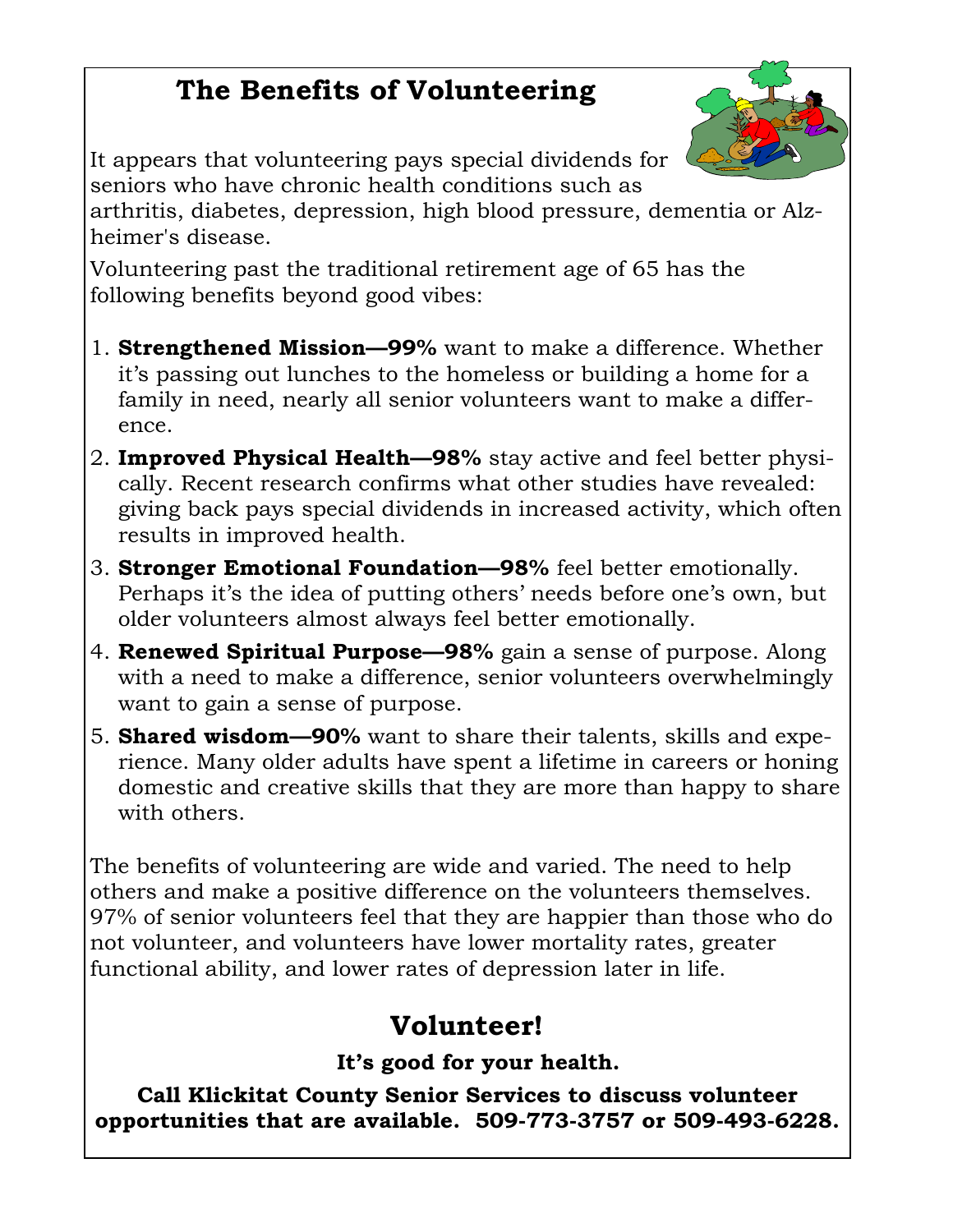



| Sun | Mon                                              | <b>Tue</b>                                   | <b>Wed</b>                   | <b>Thu</b>                    | Fri                          | <b>Sat</b> |
|-----|--------------------------------------------------|----------------------------------------------|------------------------------|-------------------------------|------------------------------|------------|
|     |                                                  | $1$ GD<br>Country<br><b>Steak</b>            | 2 WS<br>Beef<br>Stroganoff   | 3 GD<br>Beef<br>Stroganoff    | $\overline{4}$               | 5          |
| 6   | 7 WS<br><b>Baked</b><br>Chicken                  | 8 GD<br>Baked<br>Chicken                     | 9 WS<br>Swedish<br>Meatballs | 10 GD<br>Swedish<br>Meatballs | 11                           | 12         |
| 13  | 14 WS<br>Quiche<br>$w/\text{ham }\&$<br>broccoli | 15 GD<br>Quiche<br>$w/$ ham $\&$<br>broccoli | 16 WS<br>Corned<br>Beef      | 17 GD<br>Corned<br>Beef       | 18                           | 19         |
| 20  | 21 WS<br>Sloppy<br>Joes                          | 22 GD<br>Sloppy<br>Joes                      | 23 WS<br>Tuna<br>Salad       | 24 GD<br>Tuna<br>Salad        | 25                           | 26         |
| 27  | 28 WS<br>Beef<br>Lasagna                         | 29 GD<br>Beef<br>Lasagna                     | 30 WS<br>Chicken<br>Pot Pie  | 31 GD<br>Chicken<br>Pot Pie   | Menu<br>Subject to<br>Change |            |

**Menu** 

Klickitat County Senior Services has expanded our hot home delivered meals services (Meals on Wheels) during this COVID-19 period due to our congregate meal site locations being closed.

Meals are being provided to Seniors (60+) and spouse or caregiver in home with Senior as follows:

- Frozen home delivered meals anywhere in Klickitat County
- Hot Meals at 12-Noon on Mondays and Wednesdays delivered within 30 miles of our kitchen in White Salmon.
- Hot Meals at 12-Noon on Tuesdays and Thursdays delivered within 30 miles of our kitchen in Goldendale.

Seniors can also arrange a curbside pick up of a hot meal at our White Salmon or Goldendale locations on the hot meal days if preferred.

Call Klickitat County Senior Services to sign up: Goldendale: 509-773-3757 White Salmon: 509-493-3068 Toll Free: 1-800-447-7858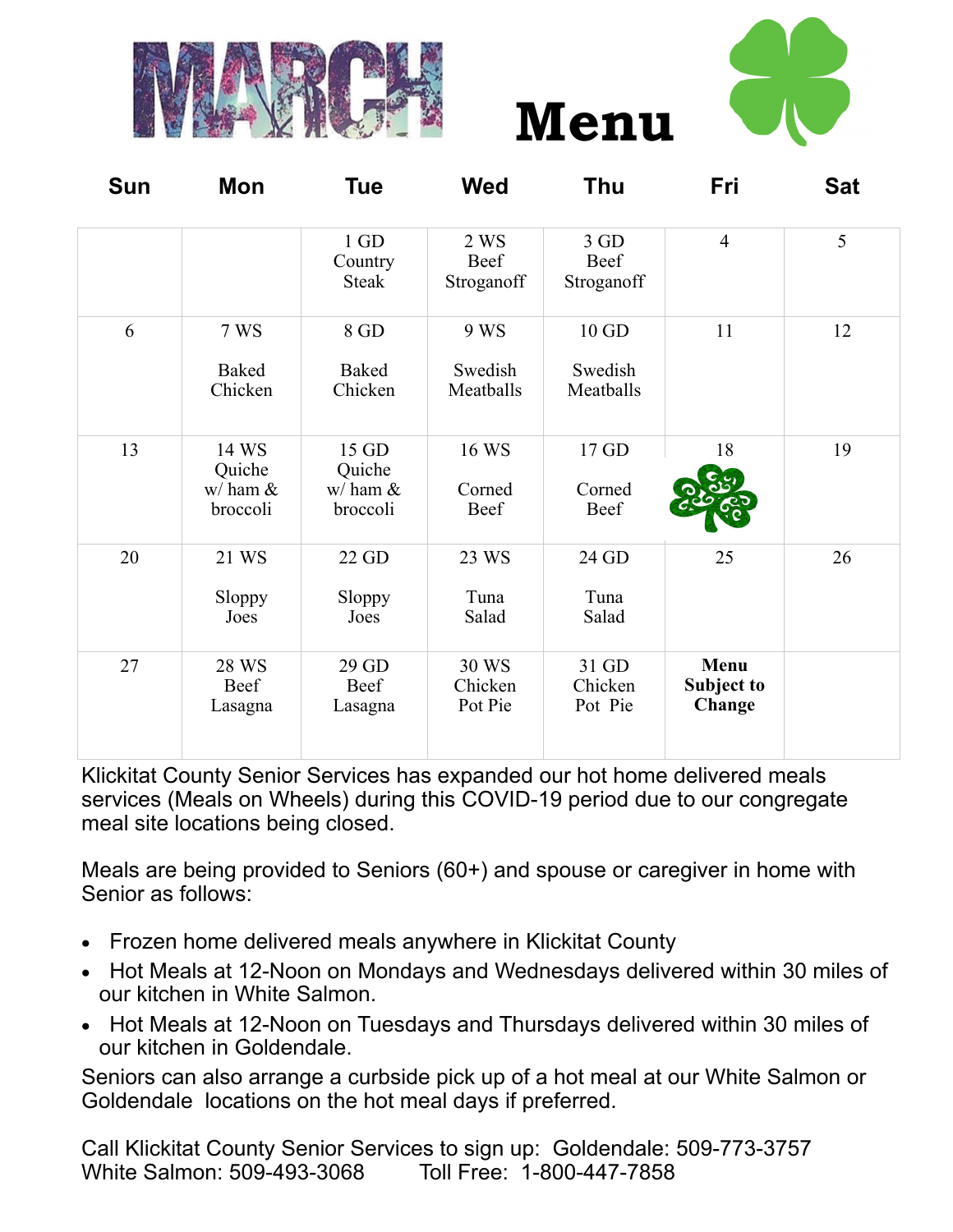### **Members Needed for Klickitat County Senior Advisory Board**

The Klickitat County Senior Advisory Board is a Board of Klickitat County residents who are appointed by the County Commissioners. Members are appointed from each commissioner's district. At least 51% of the Advisory Board members must be over 60 years old.

The purpose of the Senior Advisory Board is to represent the interests of the senior citizens of Klickitat County, and assure that proper program planning, budgeting, administration, and evaluation are carried out for the best interest of the Klickitat County Senior Citizens.

The Advisory Board provides advice and guidance in program and policy matters to the Director of Senior Services and/or the Board of County Commissioners at their request.

The Advisory Board acts as advocates for all senior citizens of Klickitat County and for the programs which serve them.

The Advisory Board currently holds a regular monthly meeting on the 1st Friday of each month at 10:30am.

New members are needed. If you are interested in submitting your name for membership or would like more information please contact:

Sharon Carter, Director of Klickitat County Senior Services at 509-773- 3757 or 509-493-3068 or email at sharonc@klickitatcounty.org.

Klickitat County Senior Advisory Board Meetings for 2022. March 4th Dallesport Community Center April 1st Pioneer Center White Salmon May 6th Goldendale County Services building June 3rd Dallesport Community Center July 1st Pioneer Center White Salmon August 5th Goldendale County Services building September 2nd Dallesport Community Center October 7th Pioneer Center White Salmon November 4th Goldendale County Services building December 2nd Dallesport Community Center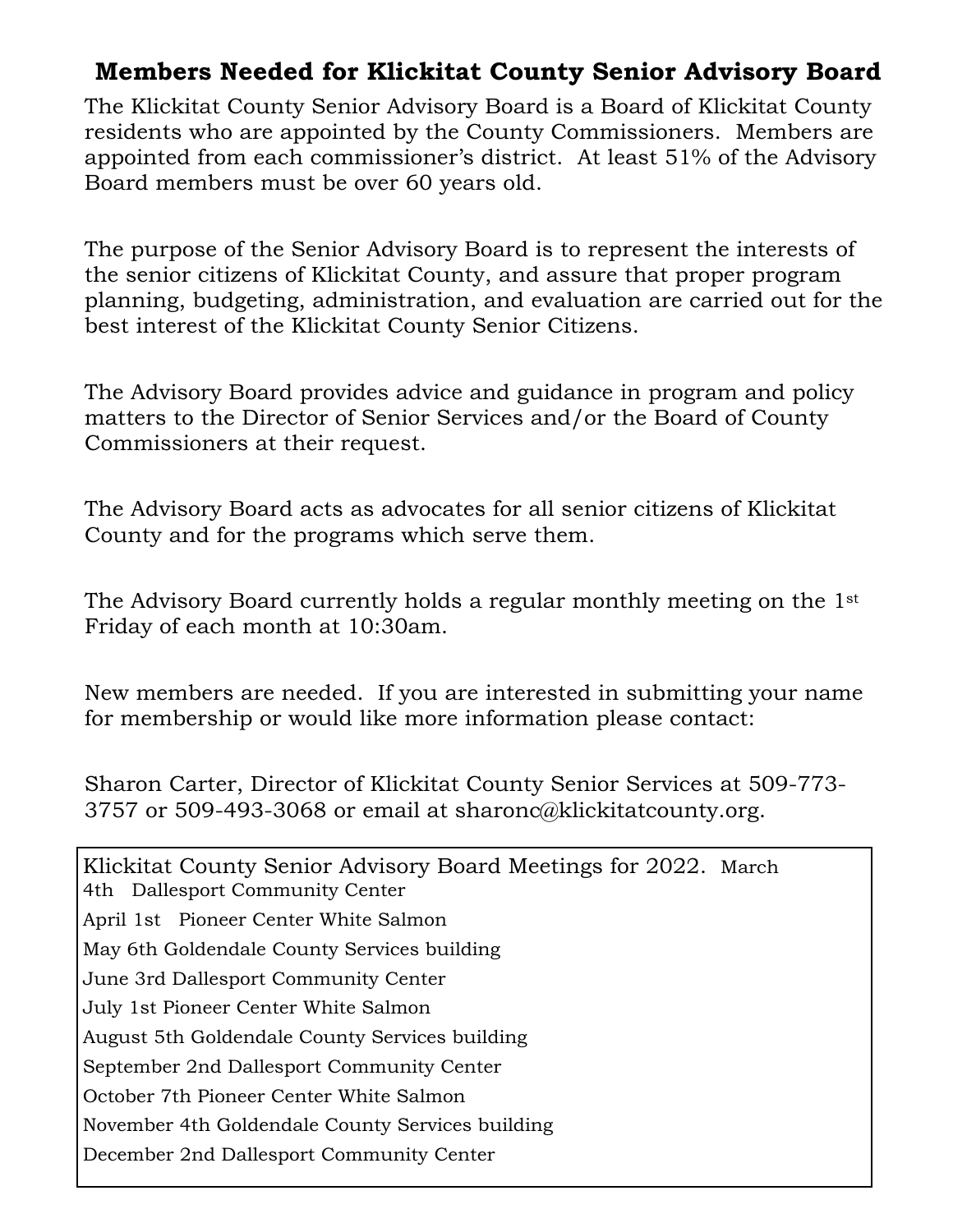Stroke is the No. 5 cause of death and a leading cause of disability in the U.S. Stroke can happen to anyone — any age, any time — and everyone needs to know the warning signs.

On average, 1.9 million brain cells die every minute that a stroke goes untreated.

Stroke is an EMERGENCY.

Call 911 immediately.

Early treatment leads to higher survival rates and lower disability rates. Calling 911 lets first responders start treatment on someone experiencing stroke symptoms before arriving at the hospital.

**Stroke Symptoms By learning and sharing the F.A.S.T. warning signs, you just might save a life from stroke.** 

Call 911 if these signs are present

F.A.S.T. Warning Signs **Use the letters in F.A.S.T to spot a Stroke** 

 **F = Face Drooping** – Does one side of the face droop or is it numb? Ask the person to smile. Is the person's smile uneven?

 **A = Arm Weakness** – Is one arm weak or numb? Ask the person to raise both arms. Does one arm drift downward?

**S = Speech Difficulty** – Is speech slurred?

## **T = Time to call 911**

Other Stroke Symptoms

### **Watch for Sudden:**

 **NUMBNESS** or weakness of face, arm, or leg, especially on one side of the body

- **CONFUSION,** trouble speaking or understanding speech
- **TROUBLE SEEING** in one or both eyes
- **TROUBLE WALKING**, dizziness, loss of balance or coordination
- **SEVERE HEADACHE** with no known cause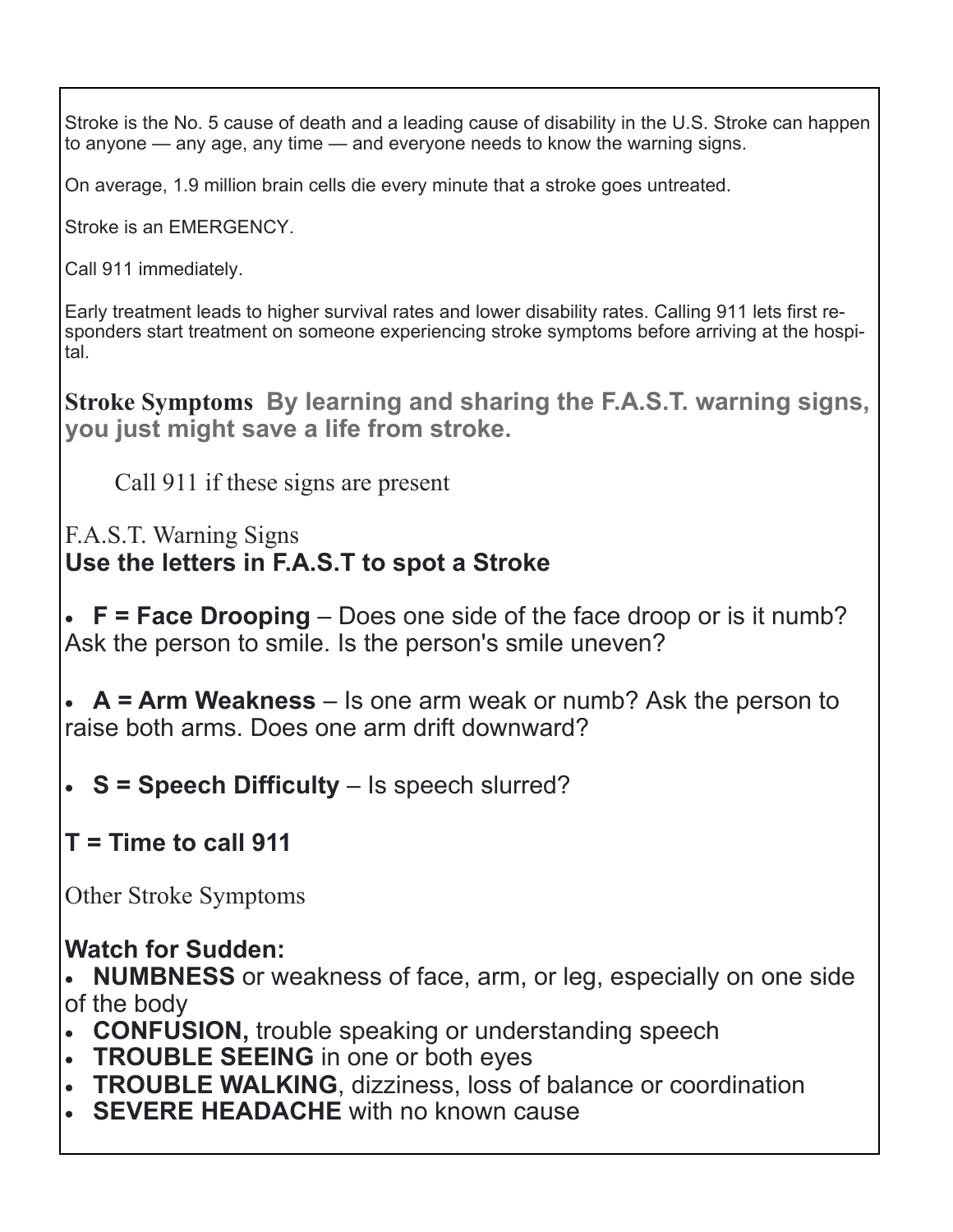## **Senior Low Income Klickitat PUD Discount**

**If you are 62 or older and your GROSS household annual income is under \$25,760 for a single occupant household or under \$34,840 for a two person household you may qualify for the Senior Klickitat County PUD discount.** 

Call Senior Services at 773-3757 or 493-3068 to make an appointment to apply for your PUD discount.

The discount runs Dec.1, 2020-May 31,2021(6 months).

### **New applications are required for everyone.**

Service may be furnished through one meter to a single-family residence only.

|                 | <b>SINGLE PERSON HOUSE-</b> | <b>2 PERSON HOUSEHOLD</b> |  |
|-----------------|-----------------------------|---------------------------|--|
| <b>DISCOUNT</b> | <b>Yearly Income</b>        | <b>Yearly Income</b>      |  |
| 35%             | \$12,880 or less            | \$17,420 or less          |  |
| 25%             | $$12,881 - $17,130$         | $$17,241 - $23,169$       |  |
| 15%             | $$17,131 - $19,320$         | $$23,170 - $26,130$       |  |
| 5%              | $$19,321 - $25,760$         | $$26,131 - $34,840$       |  |

 **Effective Date** - Effective for billings issued December 2021 to May 2022. **Discounts are subject to funding limitations and may be suspended when limit is met**

# **Water/Sewer Senior Discounts**

### **Goldendale**

Beginning February 1st call Doreen at Senior Services in Goldendale 773-3757 to make an appointment to apply for the senior discount for Goldendale water/sewer.

To qualify for a discount you must be 62 or older and your annual household income must be \$21,400.00 or less. You need to bring your most recent water bill and proof of household income.

### **White Salmon**

Senior discounts can be applied for in White Salmon, by contacting WGAP at 509-493-2662.

### **Bingen**

Senior discounts can be applied for in Bingen by contacting WGAP 509-493-2662.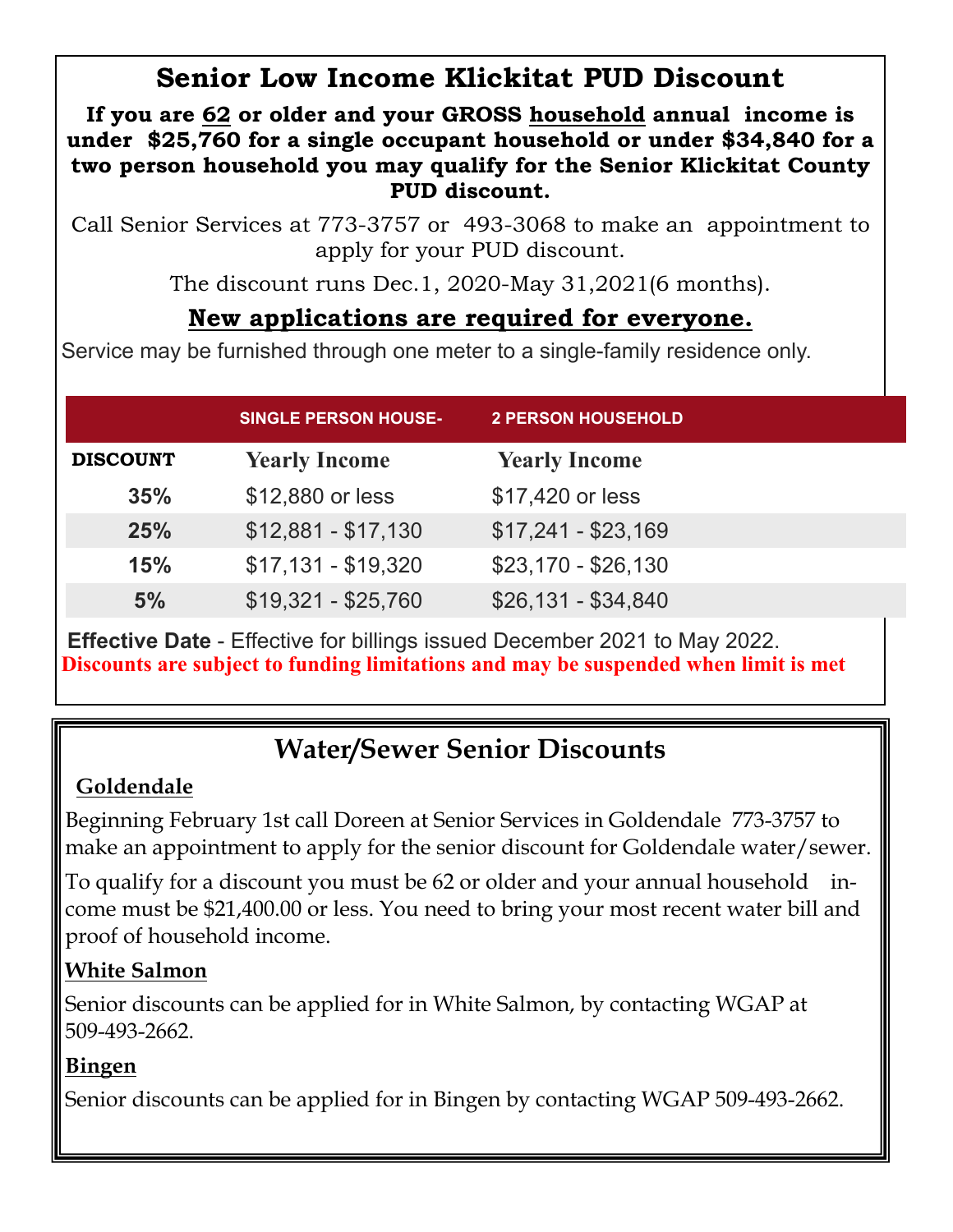### **Technology Can Help Make Medication Management Easier**



#### **There are several simple computer or smart phone app solutions that can help with medication management.**

- Setting a calendar entry (no app required) or downloading a medication reminder app can help users avoid missing their medication.
- Free apps, like Pill Reminder (iPhone) and PillsOnTime (Android) also track missed doses.
- Tracker by Medisafe (iPhone and Android), not only reminds you when it's time for a refill but enables you to track vitals like blood pressure.
- Davis' Drug Guide (iPhone) even contains detailed drug information for patients who have questions about a drug, the possible side effects, or its interactions with other medications.

#### **Medication dispensing pre-packaged containers can help with complex regimens.**

For some individuals, a plastic 7-day pill container provides enough structure. But if problems occur as a result of not taking doses, technology-enabled containers are designed to help prevent both missing a dose or taking the wrong pill.

These units are easily connected to the Internet for communication to caregivers about whether the unit was opened at the right time. They include PillPack (recently acquired by Amazon) which delivers the packaged medication doses and has an accompanying app to track information about them. Then there is MedMinder, an automated dispensing box that can be preloaded by the pharmacy.

PillPack and MedMinder charge just the co-pay medication cost.

There are also several companies that provide Automated Medication Dispensing Service, in which a caregiver loads up to 40 days of doses which are dispensed in small cups per dose and the companies can also call and provide a reminder to the individual. Some of those companies that provide this service are: Assured Independence, Global Medical Alert, LifeStation, Link to Life, Safe@Home Elder Option. These run between \$45 and \$75 per month.